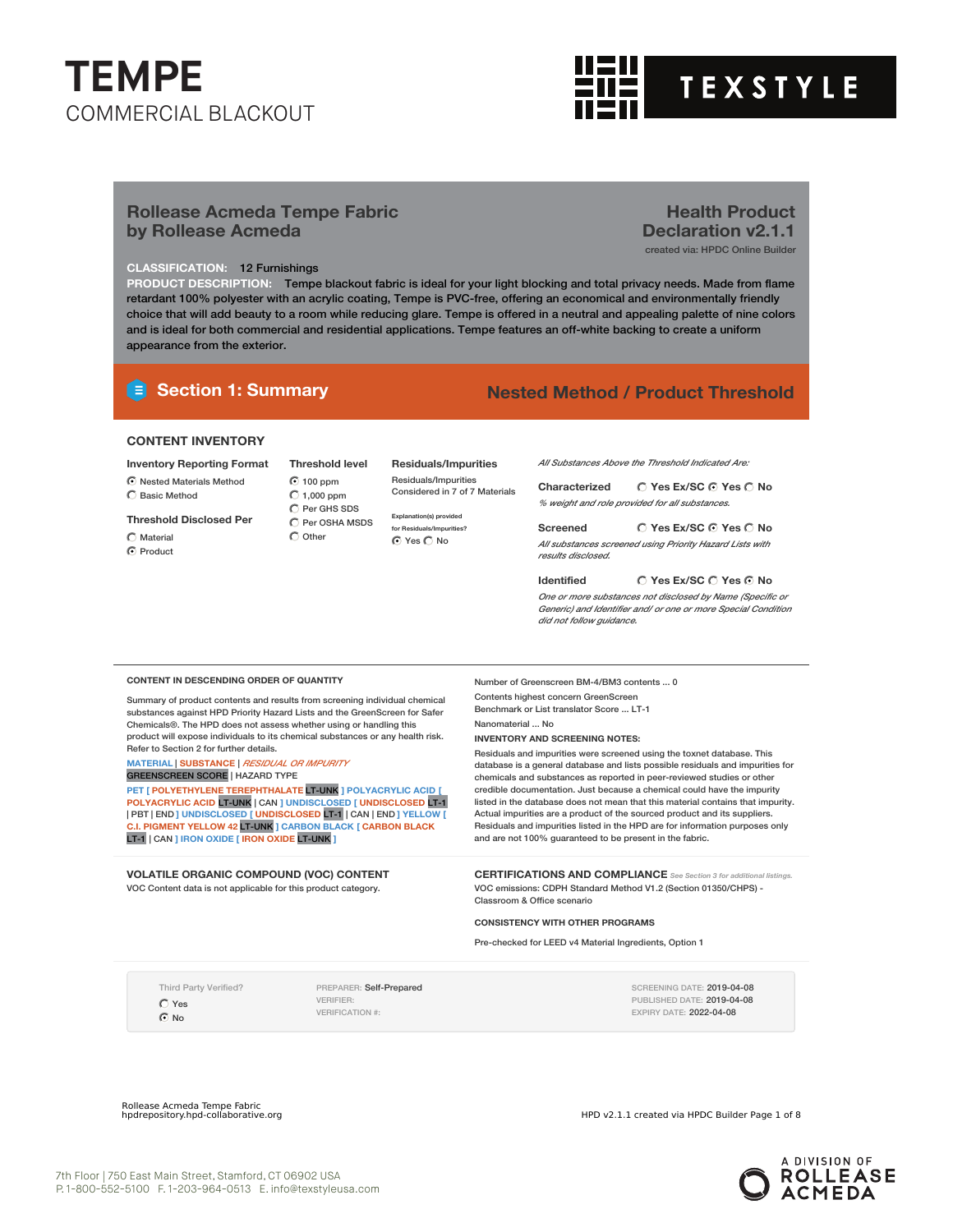

## **Section 2: Content in Descending Order of Quantity**

This section lists contents in a product based on specific threshold(s) and reports detailed health information including hazards. This *HPD uses the inventory method indicated above, which is one of three possible methods:*

- *Basic Inventory method with Product-level threshold.*
- *Nested Material Inventory method with Product-level threshold*
- *Nested Material Inventory method with individual Material-level thresholds*

Definitions and requirements for the three inventory methods and requirements for each data field can be found in the HPD Open *Standard version 2.1, available on the HPDC website at: www.hpd-collaborative.org/hpd-2-1-standard*

| <b>PET</b>                                                             |                                                                                                                                                                                                                                                                                                                                  | $%: 40,0000 - 50,0000$                   |                                   |                  |
|------------------------------------------------------------------------|----------------------------------------------------------------------------------------------------------------------------------------------------------------------------------------------------------------------------------------------------------------------------------------------------------------------------------|------------------------------------------|-----------------------------------|------------------|
| PRODUCT THRESHOLD: 100 ppm<br>RESIDUALS AND IMPURITIES CONSIDERED: Yes |                                                                                                                                                                                                                                                                                                                                  |                                          |                                   |                  |
|                                                                        | RESIDUALS AND IMPURITIES NOTES: Residuals and impurities were screened using the toxnet database. Residuals and<br>impurities listed in the HPD are for information purposes only and are not 100% guaranteed to be present in the fabric.<br>For additional information please check the section INVENTORY AND SCREENING NOTES. |                                          |                                   |                  |
| <b>OTHER MATERIAL NOTES:</b>                                           |                                                                                                                                                                                                                                                                                                                                  |                                          |                                   |                  |
| POLYETHYLENE TEREPHTHALATE                                             |                                                                                                                                                                                                                                                                                                                                  |                                          |                                   | ID: 25038-59-9   |
|                                                                        | HAZARD SCREENING METHOD: Pharos Chemical and Materials Library                                                                                                                                                                                                                                                                   |                                          | HAZARD SCREENING DATE: 2019-04-08 |                  |
| %: $40.0000 - 50.0000$                                                 | GS: LT-UNK                                                                                                                                                                                                                                                                                                                       | RC: None                                 | NANO: No                          | ROLE: Yarn Fiber |
| HAZARD TYPE                                                            | AGENCY AND LIST TITLES                                                                                                                                                                                                                                                                                                           | <b>WARNINGS</b>                          |                                   |                  |
|                                                                        | No hazards found                                                                                                                                                                                                                                                                                                                 |                                          |                                   |                  |
| <b>SUBSTANCE NOTES:</b><br><b>POLYACRYLIC ACID</b>                     |                                                                                                                                                                                                                                                                                                                                  | $\%: 20.0000 - 30.0000$                  |                                   |                  |
| PRODUCT THRESHOLD: 100 ppm                                             |                                                                                                                                                                                                                                                                                                                                  | RESIDUALS AND IMPURITIES CONSIDERED: Yes |                                   |                  |
| OTHER MATERIAL NOTES:                                                  | RESIDUALS AND IMPURITIES NOTES: Residuals and impurities were screened using the toxnet database. Residuals and<br>impurities listed in the HPD are for information purposes only and are not 100% guaranteed to be present in the fabric.<br>For additional information please check the section INVENTORY AND SCREENING NOTES. |                                          |                                   |                  |
|                                                                        |                                                                                                                                                                                                                                                                                                                                  |                                          |                                   |                  |

Rollease Acmeda Tempe Fabric<br>hpdrepository.hpd-collaborative.org

HPD v2.1.1 created via HPDC Builder Page 2 of 8

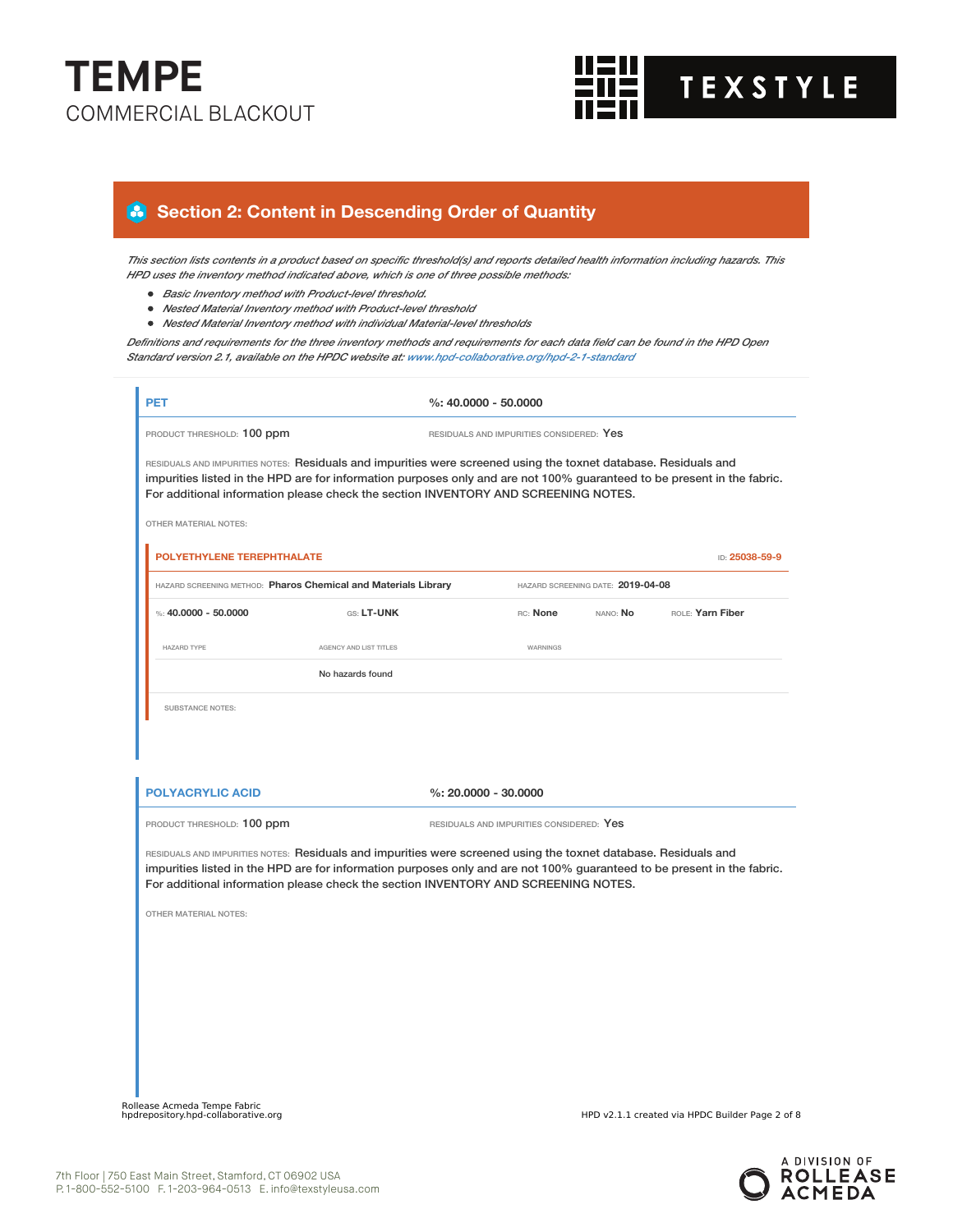

| HAZARD SCREENING METHOD: Pharos Chemical and Materials Library                                                                                                                                                                                      |                                                     | HAZARD SCREENING DATE: 2019-04-08        |                                   |                                                    |                                                        |
|-----------------------------------------------------------------------------------------------------------------------------------------------------------------------------------------------------------------------------------------------------|-----------------------------------------------------|------------------------------------------|-----------------------------------|----------------------------------------------------|--------------------------------------------------------|
| %: $20.0000 - 30.0000$                                                                                                                                                                                                                              | GS: LT-UNK                                          |                                          | RC: None                          | nano: <b>No</b>                                    | ROLE: Binder                                           |
| HAZARD TYPE                                                                                                                                                                                                                                         | AGENCY AND LIST TITLES                              |                                          | WARNINGS                          |                                                    |                                                        |
| CANCER                                                                                                                                                                                                                                              | <b>MAK</b>                                          |                                          | risk under MAK/BAT levels         |                                                    | Carcinogen Group 4 - Non-genotoxic carcinogen with low |
| SUBSTANCE NOTES:                                                                                                                                                                                                                                    |                                                     |                                          |                                   |                                                    |                                                        |
|                                                                                                                                                                                                                                                     |                                                     |                                          |                                   |                                                    |                                                        |
|                                                                                                                                                                                                                                                     |                                                     |                                          |                                   |                                                    |                                                        |
| <b>UNDISCLOSED</b>                                                                                                                                                                                                                                  |                                                     | $%: 20.0000 - 25.0000$                   |                                   |                                                    |                                                        |
| PRODUCT THRESHOLD: 100 ppm                                                                                                                                                                                                                          |                                                     |                                          |                                   |                                                    |                                                        |
|                                                                                                                                                                                                                                                     |                                                     | RESIDUALS AND IMPURITIES CONSIDERED: Yes |                                   |                                                    |                                                        |
| RESIDUALS AND IMPURITIES NOTES: Residuals and impurities were considered using the toxnet database. For information about<br>variants and limitations see the section INVENTORY AND SCREENING NOTES.<br>OTHER MATERIAL NOTES:<br><b>UNDISCLOSED</b> |                                                     |                                          |                                   |                                                    |                                                        |
| HAZARD SCREENING METHOD: Pharos Chemical and Materials Library                                                                                                                                                                                      |                                                     |                                          | HAZARD SCREENING DATE: 2019-04-08 |                                                    |                                                        |
| %: $20.0000 - 25.0000$                                                                                                                                                                                                                              | $GS: LT-1$                                          |                                          | RC: UNK                           | nano: <b>No</b>                                    | ROLE: Fire Retardant                                   |
| <b>HAZARD TYPE</b>                                                                                                                                                                                                                                  | AGENCY AND LIST TITLES                              |                                          | WARNINGS                          |                                                    |                                                        |
| PBT                                                                                                                                                                                                                                                 | OSPAR - Priority PBTs & EDs & equivalent<br>concern |                                          |                                   | PBT - Chemical for Priority Action                 |                                                        |
| <b>ENDOCRINE</b>                                                                                                                                                                                                                                    | OSPAR - Priority PBTs & EDs & equivalent<br>concern |                                          |                                   | Endocrine Disruptor - Chemical for Priority Action |                                                        |
| PBT                                                                                                                                                                                                                                                 | EHP - San Antonio Statement on BFRs & CFRs          |                                          | long range transport              |                                                    | Flame retardant substance class of concern for PB&T &  |
| <b>SUBSTANCE NOTES:</b>                                                                                                                                                                                                                             |                                                     |                                          |                                   |                                                    |                                                        |
| <b>UNDISCLOSED</b>                                                                                                                                                                                                                                  |                                                     | $%: 0.1000 - 1.0000$                     |                                   |                                                    |                                                        |

-<br>Rollease Acmeda Tempe Fabric<br>hpdrepository.hpd-collaborative.org

HPD v2.1.1 created via HPDC Builder Page 3 of 8

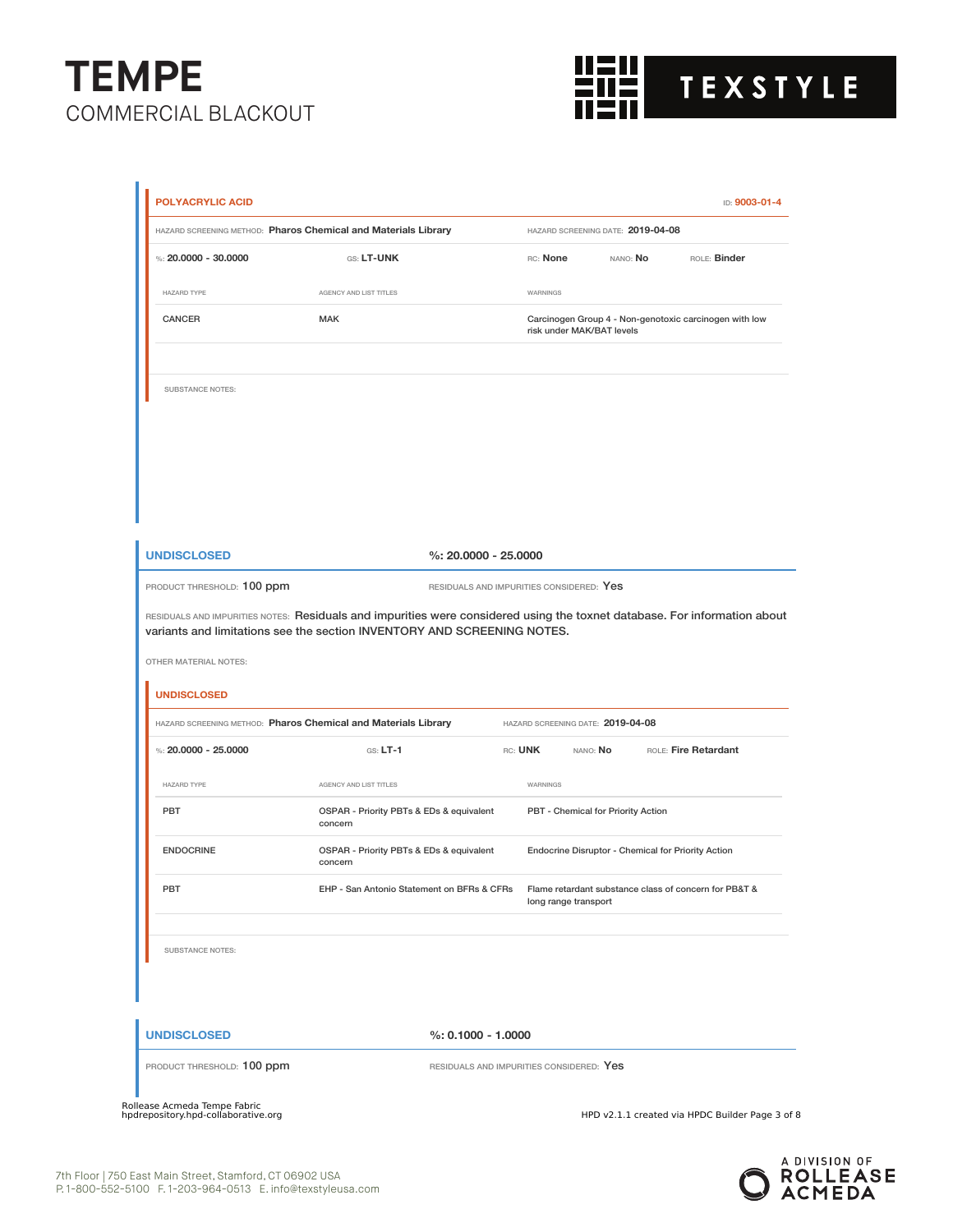

RESIDUALS AND IMPURITIES NOTES: Residuals and impurities were screened using the toxnet database. Residuals and impurities listed in the HPD are for information purposes only and are not 100% guaranteed to be present in the fabric. For additional information please check the section INVENTORY AND SCREENING NOTES.

OTHER MATERIAL NOTES: Impurities are largely removed in further purification stages

## **UNDISCLOSED** HAZARD SCREENING METHOD: **Pharos Chemical and Materials Library** HAZARD SCREENING DATE: **2019-04-08** %: **0.1000 - 1.0000** GS: **LT-1** RC: **None** NANO: **No** ROLE: **Pigment** HAZARD TYPE **AGENCY AND LIST TITLES** WARNINGS CANCER US CDC - Occupational Carcinogens Occupational Carcinogen CANCER CA EPA - Prop 65 Carcinogen - specific to chemical form or exposure route CANCER **IARC** IARC **IARC** Group 2B - Possibly carcinogenic to humans - inhaled from occupational sources ENDOCRINE TEDX - Potential Endocrine Disruptors Potential Endocrine Disruptor CANCER MAK Carcinogen Group 3A - Evidence of carcinogenic effects but not sufficient to establish MAK/BAT value CANCER MAK MAK Carcinogen Group 4 - Non-genotoxic carcinogen with low risk under MAK/BAT levels

SUBSTANCE NOTES: Impurities are largely removed in further purification stages

**YELLOW %: 0.1000 - 1.0000**

PRODUCT THRESHOLD: 100 ppm RESIDUALS AND IMPURITIES CONSIDERED: Yes

OTHER MATERIAL NOTES:

RESIDUALS AND IMPURITIES NOTES: Residuals and impurities were screened using the toxnet database. Residuals and impurities listed in the HPD are for information purposes only and are not 100% guaranteed to be present in the fabric. For additional information please check the section INVENTORY AND SCREENING NOTES.

| HAZARD SCREENING METHOD: Pharos Chemical and Materials Library | HAZARD SCREENING DATE: 2019-04-08 |                 |          |               |
|----------------------------------------------------------------|-----------------------------------|-----------------|----------|---------------|
| %: $0.1000 - 1.0000$                                           | GS: LT-UNK                        | RC: None        | NANO: No | ROLE: Pigment |
| <b>HAZARD TYPE</b>                                             | AGENCY AND LIST TITLES            | <b>WARNINGS</b> |          |               |
|                                                                | No hazards found                  |                 |          |               |
| <b>SUBSTANCE NOTES:</b>                                        |                                   |                 |          |               |

Rollease Acmeda Tempe Fabric

HPD v2.1.1 created via HPDC Builder Page 4 of 8

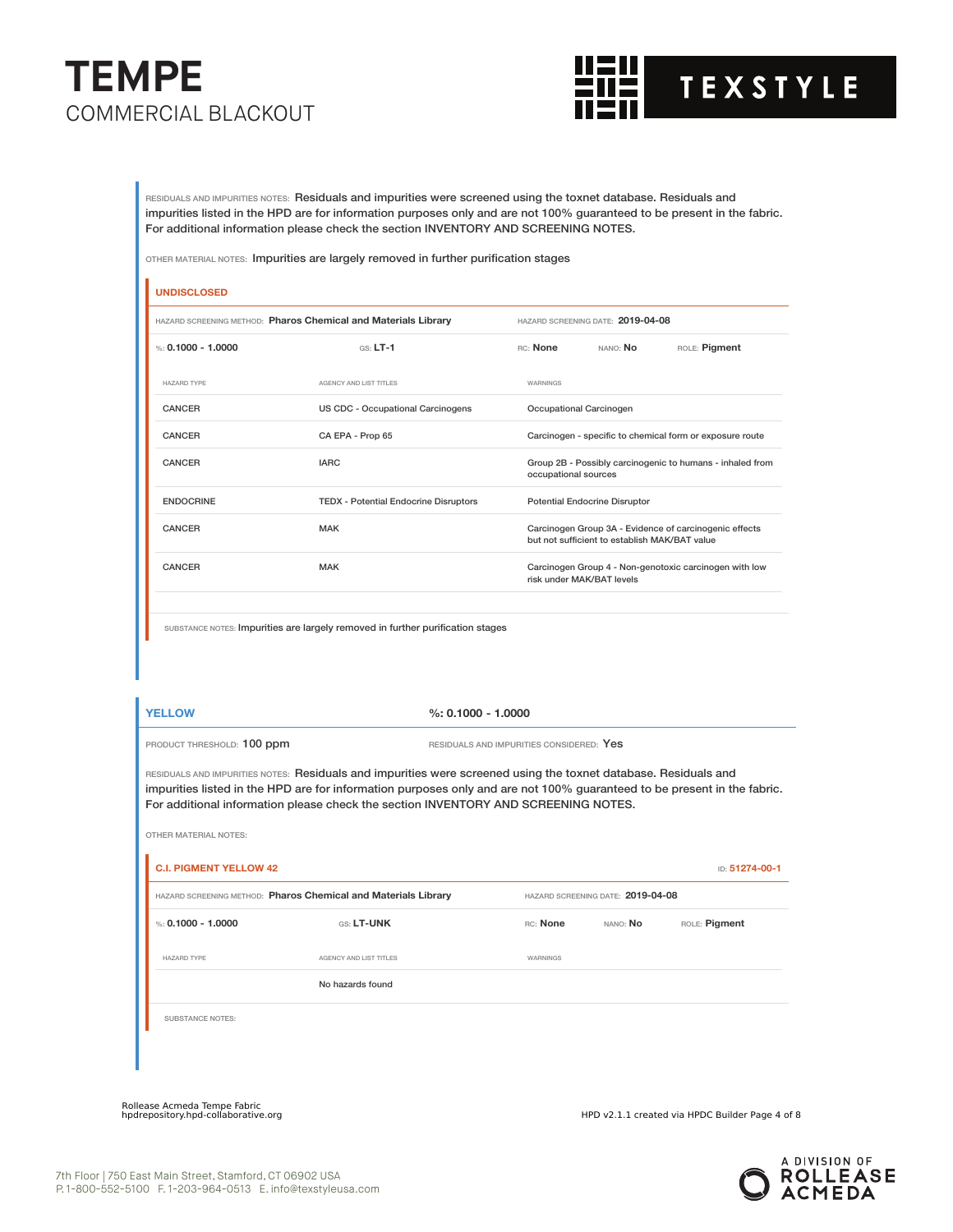

### **CARBON BLACK %: 0.1000 - 1.0000**

PRODUCT THRESHOLD: 100 ppm **RESIDUALS** AND IMPURITIES CONSIDERED: Yes

RESIDUALS AND IMPURITIES NOTES: Residuals and impurities were screened using the toxnet database. Residuals and impurities listed in the HPD are for information purposes only and are not 100% guaranteed to be present in the fabric. For additional information please check the section INVENTORY AND SCREENING NOTES.

OTHER MATERIAL NOTES: The original incrimination of carbon black as a carcinogenic agent is due to presence of impurities. ... /In European carbon black/ up to 1% by weight of 3,4-benzpyrene has been found, while ... /American carbon black/ is practically free of this substance. The carbon black in this product originates in China therefore no assumptions can be made about this substance.

| <b>CARBON BLACK</b>                                            |                                   |                                                                                   |                                       | ID: 1333-86-4                                            |
|----------------------------------------------------------------|-----------------------------------|-----------------------------------------------------------------------------------|---------------------------------------|----------------------------------------------------------|
| HAZARD SCREENING METHOD: Pharos Chemical and Materials Library |                                   |                                                                                   | HAZARD SCREENING DATE: 2019-04-08     |                                                          |
| %: $0.1000 - 1.0000$                                           | $GS: LT-1$                        | RC: None                                                                          | NANO: No                              | ROLE: Pigment                                            |
| HAZARD TYPE                                                    | AGENCY AND LIST TITLES            | <b>WARNINGS</b>                                                                   |                                       |                                                          |
| <b>CANCER</b>                                                  | US CDC - Occupational Carcinogens |                                                                                   | Occupational Carcinogen               |                                                          |
| CANCER                                                         | CA EPA - Prop 65                  |                                                                                   |                                       | Carcinogen - specific to chemical form or exposure route |
| CANCER                                                         | <b>IARC</b>                       | Group 2B - Possibly carcinogenic to humans - inhaled from<br>occupational sources |                                       |                                                          |
| CANCER                                                         | <b>MAK</b>                        |                                                                                   | but not sufficient for classification | Carcinogen Group 3B - Evidence of carcinogenic effects   |
|                                                                |                                   |                                                                                   |                                       |                                                          |

SUBSTANCE NOTES: The original incrimination of carbon black as a carcinogenic agent is due to presence of impurities. ... /In European carbon black/ up to 1% by weight of 3,4-benzpyrene has been found, while ... /American carbon black/ is practically free of this substance. The carbon black in this product originates in China therefore no assumptions can be made about this substance.

**IRON OXIDE %: 0.1000 - 1.0000**

PRODUCT THRESHOLD: 100 ppm RESIDUALS AND IMPURITIES CONSIDERED: Yes

RESIDUALS AND IMPURITIES NOTES: Residuals and impurities were screened using the toxnet database. Residuals and impurities listed in the HPD are for information purposes only and are not 100% guaranteed to be present in the fabric. For additional information please check the section INVENTORY AND SCREENING NOTES.

OTHER MATERIAL NOTES:

Rollease Acmeda Tempe Fabric

HPD v2.1.1 created via HPDC Builder Page 5 of 8

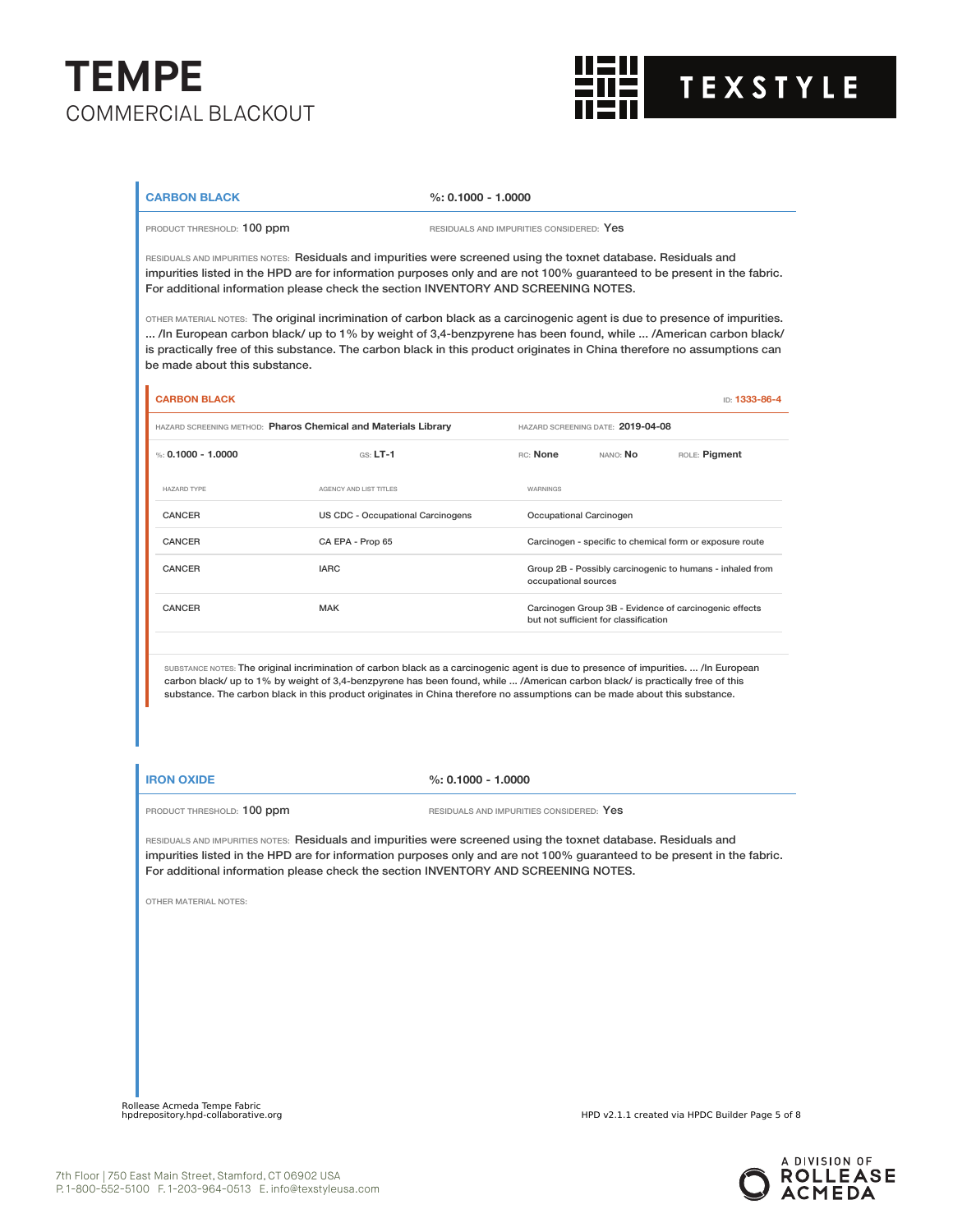

| <b>IRON OXIDE</b>                                              |                        |                                   |          | ID: 1332-37-2 |
|----------------------------------------------------------------|------------------------|-----------------------------------|----------|---------------|
| HAZARD SCREENING METHOD: Pharos Chemical and Materials Library |                        | HAZARD SCREENING DATE: 2019-04-08 |          |               |
| %: $0.1000 - 1.0000$                                           | GS: LT-UNK             | <b>RC:</b> None                   | NANO: No | ROLE: Pigment |
| <b>HAZARD TYPE</b>                                             | AGENCY AND LIST TITLES | WARNINGS                          |          |               |
|                                                                | No hazards found       |                                   |          |               |
| <b>SUBSTANCE NOTES:</b>                                        |                        |                                   |          |               |

Rollease Acmeda Tempe Fabric

HPD v2.1.1 created via HPDC Builder Page 6 of 8

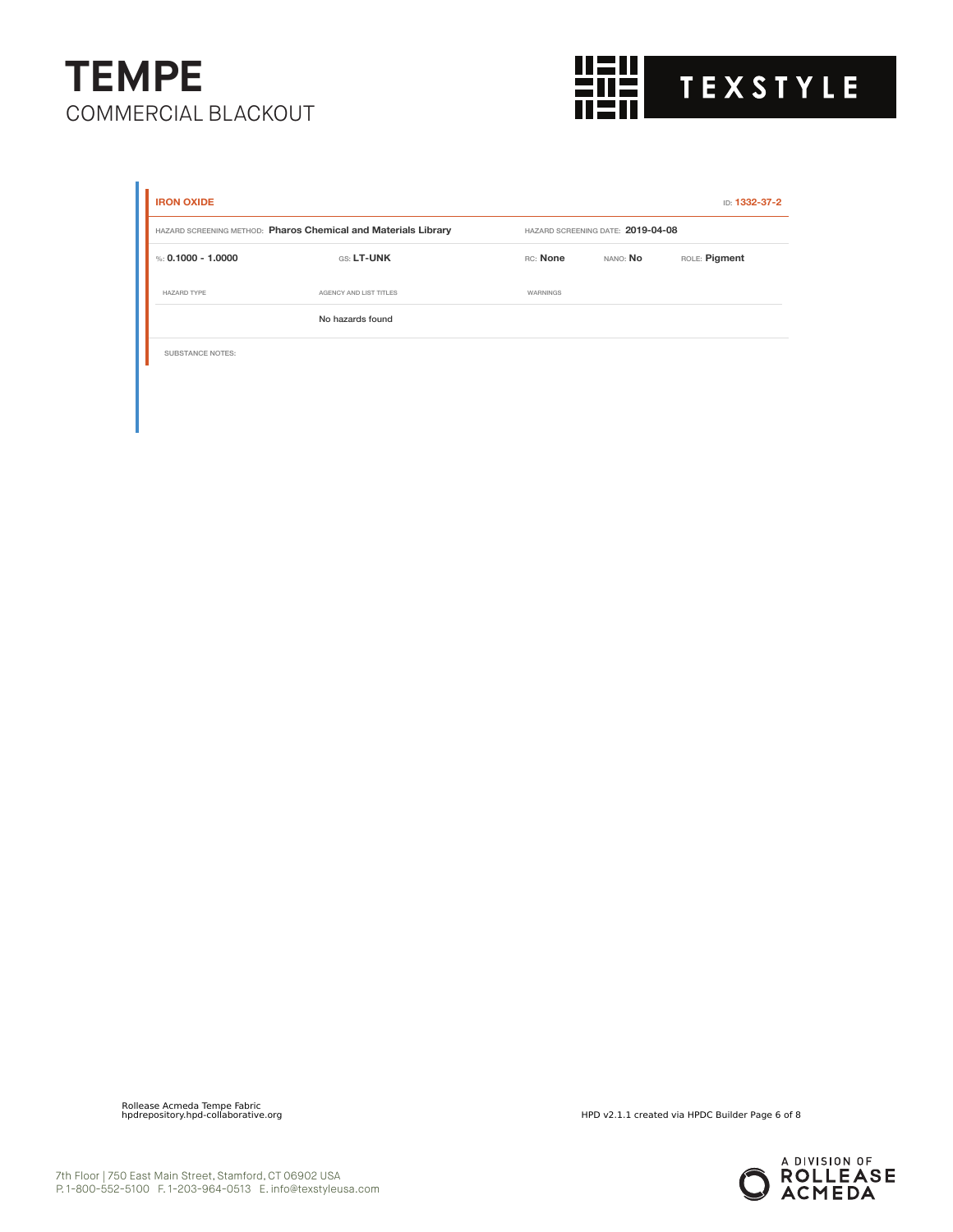



### **Section 3: Certifications and Compliance**

This section lists applicable certification and standards compliance information for VOC emissions and VOC content. Other types of *health or environmental performance testing or certifications completed for the product may be provided.*

| <b>VOC EMISSIONS</b>                                                                                              | CDPH Standard Method V1.2 (Section 01350/CHPS) - Classroom &<br>Office scenario |                     |                                          |  |
|-------------------------------------------------------------------------------------------------------------------|---------------------------------------------------------------------------------|---------------------|------------------------------------------|--|
| CERTIFYING PARTY: Self-declared<br>APPLICABLE FACILITIES: All facilities are included.<br><b>CERTIFICATE URL:</b> | ISSUE DATE: 2019-<br>04-08                                                      | <b>EXPIRY DATE:</b> | CERTIFIER OR LAB: Berkeley<br>Analytical |  |

CERTIFICATION AND COMPLIANCE NOTES: This fabric was tested according to CDPH v1.2. TVOCs at 14 days were recorded as less than .5mg/m3. This is considered a low emitting product. For more information visit the website for Rollease Acmeda.

## **Section 4: Accessories**

This section lists related products or materials that the manufacturer requires or recommends for installation (such as adhesives or fasteners), maintenance, cleaning, or operations. For information relating to the contents of these related products, refer to their *applicable Health Product Declarations, if available.*

No accessories are required for this product.

### **Section 5: General Notes**

This HPD was conducted to 100 ppm with all impurities and residuals considered.



HPD v2.1.1 created via HPDC Builder Page 7 of 8